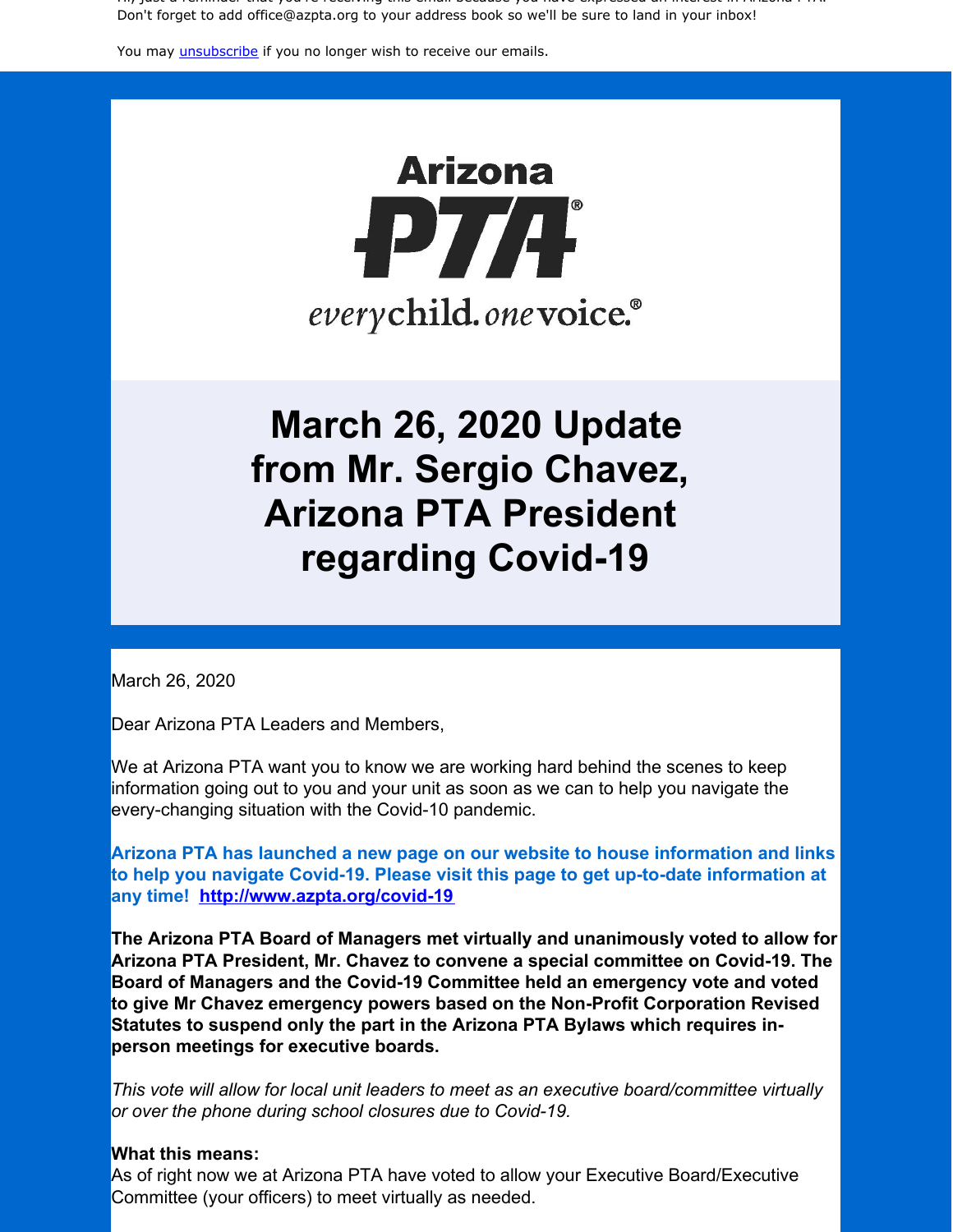#### **What you need to know:**

In accordance with the Arizona PTA Bylaws and Local Unit Bylaws your elected and appointed officers can meet virtually to continue business as a PTA in order to keep everyone safe and adhering to guidelines of social distancing.

### **How do we do this:**

Use an online platform like Zoom, Go To Meeting or even FaceTime or Facebook Video Chat for online and phone meetings to hold votes on video. Or use a platform like Google Hangouts to assist your President in making sure each vote is counted and to help your Secretary with minute-taking.

## **What changes:**

Right now, please make sure meetings are held the same as they would be if you were in person - have official minutes taken, allow for votes to be by voice or hand raising, allow time for discussion and note taking. Make sure to provide time for your officers to connect and schedule meetings. Keep in mind schedules of those who are working from home and of course doing distance learning with school-aged children. Be patient and be PTA-Flexible!

# **What this doesn't mean:**

Arizona PTA is monitoring the closures of schools in Arizona. As of now General Meetings are **NOT ALLOWED** to happen virtually - the Arizona PTA Bylaws still require in person meetings for General Membership. This means your executive board should postpone any scheduled general meetings including elections and simply hold executive meetings as needed to make decisions about scheduled events, virtual spirit weeks, etc. Your executive board can NOT change your budget or reallocate funds; your executive board cannot create new fundraisers. However, your executive board can reach out to vendors and event coordinators and cancel events, postpone fundraisers, seek refunds or assistance as needed, etc.

*As things change with school closures we will send out more information regarding nominations and elections meetings and end of year information as needed.*

# **Next steps:**

\*Meet as an executive board virtually and decide what business needs to be done and then let your members know of any closures, cancellations, postponements, etc.

\*Get in touch with your Admin and/or School Board and see what information you can share with your members to help them during this time.

\*Review your budget as a board and decide what things might need to be addressed or changed due to cancelled events, closures. Remember you cannot make changes but you should review how this closure may affect your yearly budget.

\*Review the upcoming openings on your board for next year and share this with your membership so others can think about running for elections when the time comes.

\*Make a few contingency plans but remain flexible - what will change if school opens in a few weeks or is closed for the rest of the year?

\*Continue to share information on your social media channels regarding food resources and online/distance learning offered by your schools.

\*Take time to be with family and loved ones! PTA is an important piece of your community but we are all volunteers and we need to take care of ourselves and our loved ones too!

# **We are here to help!**

If you need guidance or help with any of this please reach out to Arizona PTA! Our office remains closed but we can be reached by emailing any of the officers listed on our website or emailing office@azpta.org.

Arizona Governor Doug Ducey has announced a new website with up to date information